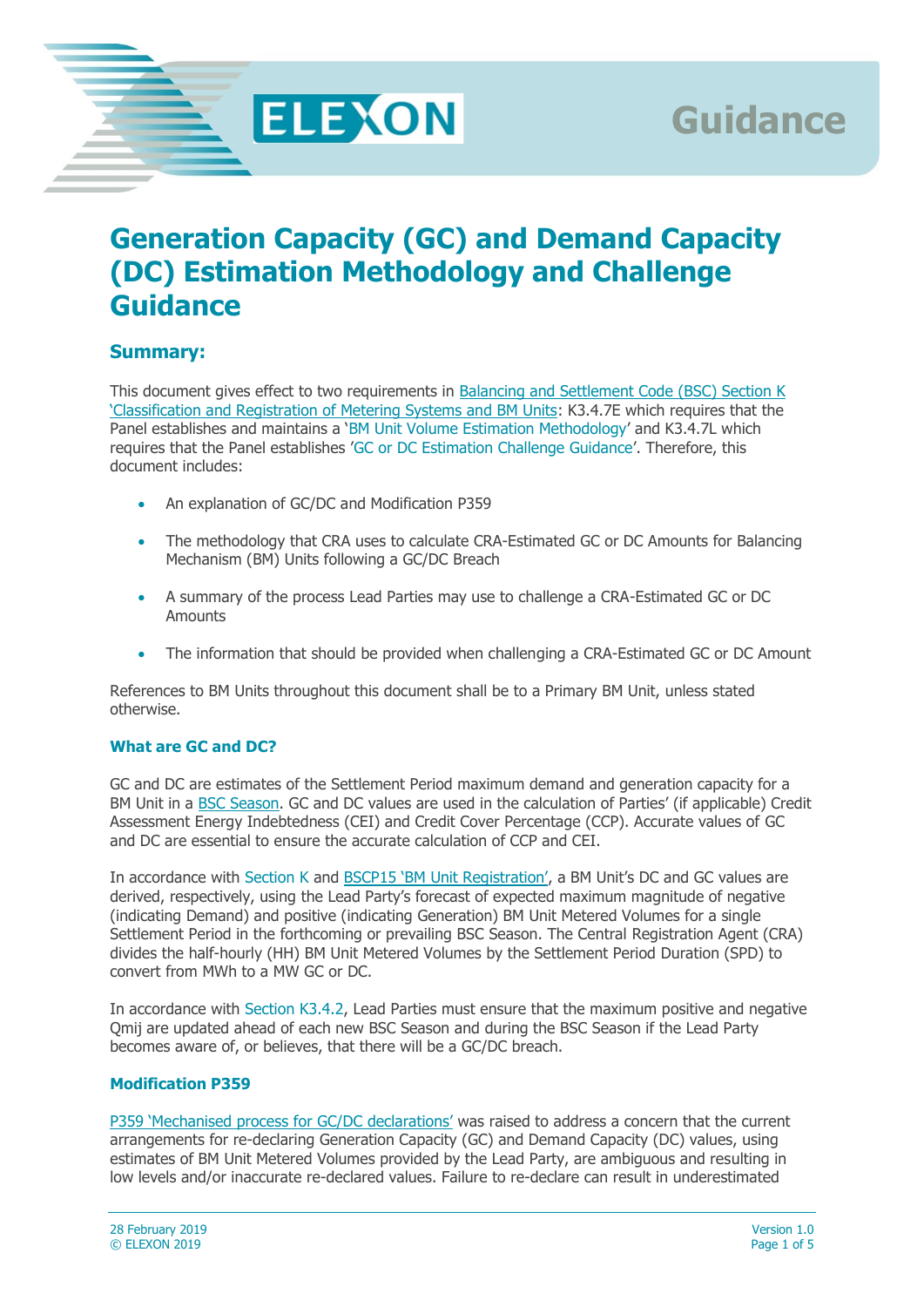Credit Cover requirements. This can increase the risk of non-defaulting Parties paying Default Funding Shares, should a Party not lodge sufficient Credit Cover (e.g. because their DC and Credit Cover Percentage (CCP) are understated) and then enter Payment Default.

P359 implements automated monitoring of GC/DC Breaches and estimation of replacement GC/DC values. To calculate if there has been a GC/DC breach, the CRA will search through the current BSC Season's BM Unit Metered Volumes ([QMij\)](http://ehub.elexon.co.uk/https:/www.elexon.co.uk/bsc-and-codes/balancing-settlement-code/bsc-sections/https:/www.elexon.co.uk/glossary/bm-unit-metered-volume/) (excluding Secondary BM Units).

For every Settlement Period in the current BSC Season, the CRA converts the BM Unit Metered Volumes (QMij) (MWh) into a capacity value (MW) by dividing the  $QM_{ii}$  by the Settlement Period duration (0.5).

For each BM Unit, the CRA compares the capacity values with the values of GC and DC held by the CRA for the current BSC Season for all BM Units (excluding Secondary BM Units). If a positive MW capacity exceeds the current declared GC value by more than the GC Limit or a negative MW capacity exceeds the declared DC by the DC Limit, this will be treated as a GC/DC breach. The current GC/DC Limits can be found on the [GC/DC webpage.](https://www.elexon.co.uk/operations-settlement/balancing-mechanism-units/generation-and-demand-capacity/)

The CRA will check for breaches periodically at ELEXON's discretion, but will endeavour to check at least weekly. The checks will not be performed during the first five working days of a BSC Season because BM Unit Metered Data is not available for CRA to review until the II Settlement Run, which takes place approximately 5WD after a Settlement Day. The checks will also not be performed during the last five working days of the BSC Season, so any CRA value or ELEXON value determined as part of an upheld challenge does not take effect in the next BSC Season or affect the application of a new Party-declared GC or DC value due to take effect in the next BSC Season.

When performing the checks, the CRA will use BM Unit Metered Data from the latest Settlement Run for each Settlement Day. The earliest Settlement Run that will be used for the checks is the II Settlement Run. For example, if on a particular Settlement Day, no GC/DC breach was detected at the II Settlement Run, it would still be possible to trigger a GC/DC breach for that Settlement Day a month later, if the BM Unit Metered Volumes had changed significantly at the SF or R1 Settlement Run.

## **BM Unit Volume Estimation Methodology**

This section sets out the BM Unit Volume Estimation Methodology, which the CRA uses to produce the CRA-Estimated GC or DC Amounts.

If CRA identifies a GC/DC breach, it will produce a CRA-Estimated GC or DC Amount based on BM Unit Metered Volumes from the current BSC Season and the corresponding BSC Season from the previous year. The method for estimating values of QMij is:

- To calculate GC for a particular BM Unit and a 'relevant' BSC Season, determine the positive value of QMij with maximum magnitude from all available, latest historical values of QMij for that BM Unit from the current BSC Season and the corresponding BSC Season 12 months earlier;
- To calculate DC for a particular BM Unit and a 'relevant' BSC Season, determine the negative value of QMij with maximum magnitude from all available, latest historical values of QMij for that BM Unit from the current BSC Season and the corresponding BSC Season 12 months earlier.

For example, if the CRA identifies a GC/DC Breach during the Spring 2019 BSC Season. The CRA-Estimated GC or DC Amount will be calculated based on a Metered Volume from either the Spring 2018 BSC Season **or** Spring 2019 BSC Season. The Metered Volume to be used for the CRA-Estimated GC or DC Amount is that which most exceeded the GC or DC by the GC or DC Limits.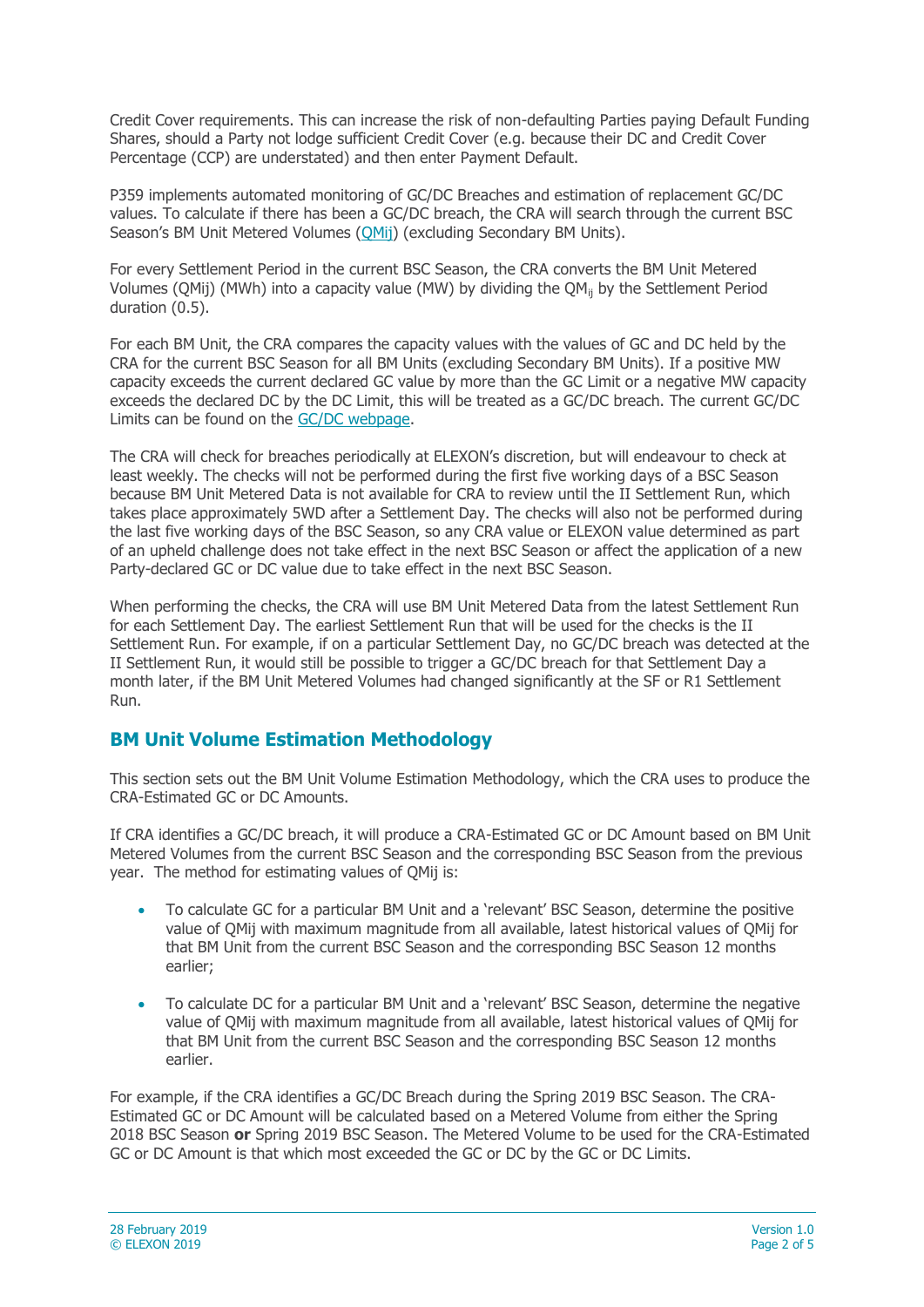## **GC or DC Estimation Challenge Guidance**

When a revised GC/DC value has been calculated following a GC/DC breach, the Lead Party's Category F Authorised Person will be notified of the breach and the revised GC/DC value, which will be effective from the next Working Day. If no category F Authorised Person exists, the notification will be sent to a Category A Authorised Person.

From midnight of the Working Day following the notification, the Lead Party will have **two Working Days** to challenge the CRA-Estimated GC or DC Amount if they believe it is incorrect (a GC or DC Estimation Challenge).The process for challenging a CRA-Estimated GC or DC Amount is set out in [BSCP15 'BM Unit Registration'](https://www.elexon.co.uk/bsc-and-codes/bsc-related-documents/bscps/) and instructions will be provided in the breach notification.

When challenging a CRA-Estimated GC or DC Amount, the Lead Party is claiming material doubt on the newly calculated GC/DC value. Consequently, much of the GC/DC estimation challenge guidance reflects that which is outlined in [Section M: Credit Cover and Credit Default](https://www.elexon.co.uk/bsc-and-codes/balancing-settlement-code/bsc-sections/) and the [Material Doubt](https://www.elexon.co.uk/guidance-note/material-doubt-section-m/)  [Section M Guidance Note](https://www.elexon.co.uk/guidance-note/material-doubt-section-m/)

The GC or DC Estimation Challenge process is separate to the Material Doubt process related to Credit. Challenging a CRA-Estimated GC or DC Amount doesn't mean the calculated value is suspended in its use for credit purposes. Therefore, it is recommended that a Lead Party also raise Material Doubt in relation to Credit if raising a GC or DC Estimation Challenge.

The Lead Party must state why they believe the CRA-Estimated GC or DC Amount is incorrect and provide sufficient evidence to support their appeal. A Lead Party may only submit a GC or DC Estimation Challenge in two circumstances:

- i) if the CRA has not followed the method for estimating  $QM<sub>ii</sub>$  correctly (a System Error)
- ii) if the Settlement Data used by CRA to estimate  $QM_{ii}$  is incorrect (a Settlement Data Error).

It is not possible to provide an exhaustive list of all specific situations that may give rise to a "system error" or a "Settlement data error".

#### **System Error**

A system error is an issue related to the systems maintained and managed by the CRA that calculate the CRA-Estimated GC or DC Amounts. This includes, but is not limited to:

- The database that maintains Settlement Data information
- The software that calculates the CRA-Estimated GC or DC Amounts

If a Lead Party believes there is a system error, they should challenge the CRA-Estimated GC or DC Amount which has resulted in an incorrect estimate of QMij. If ELEXON becomes aware of a system error, an ELEXON Circular will be distributed, detailing the system error and what affected Parties should do in response.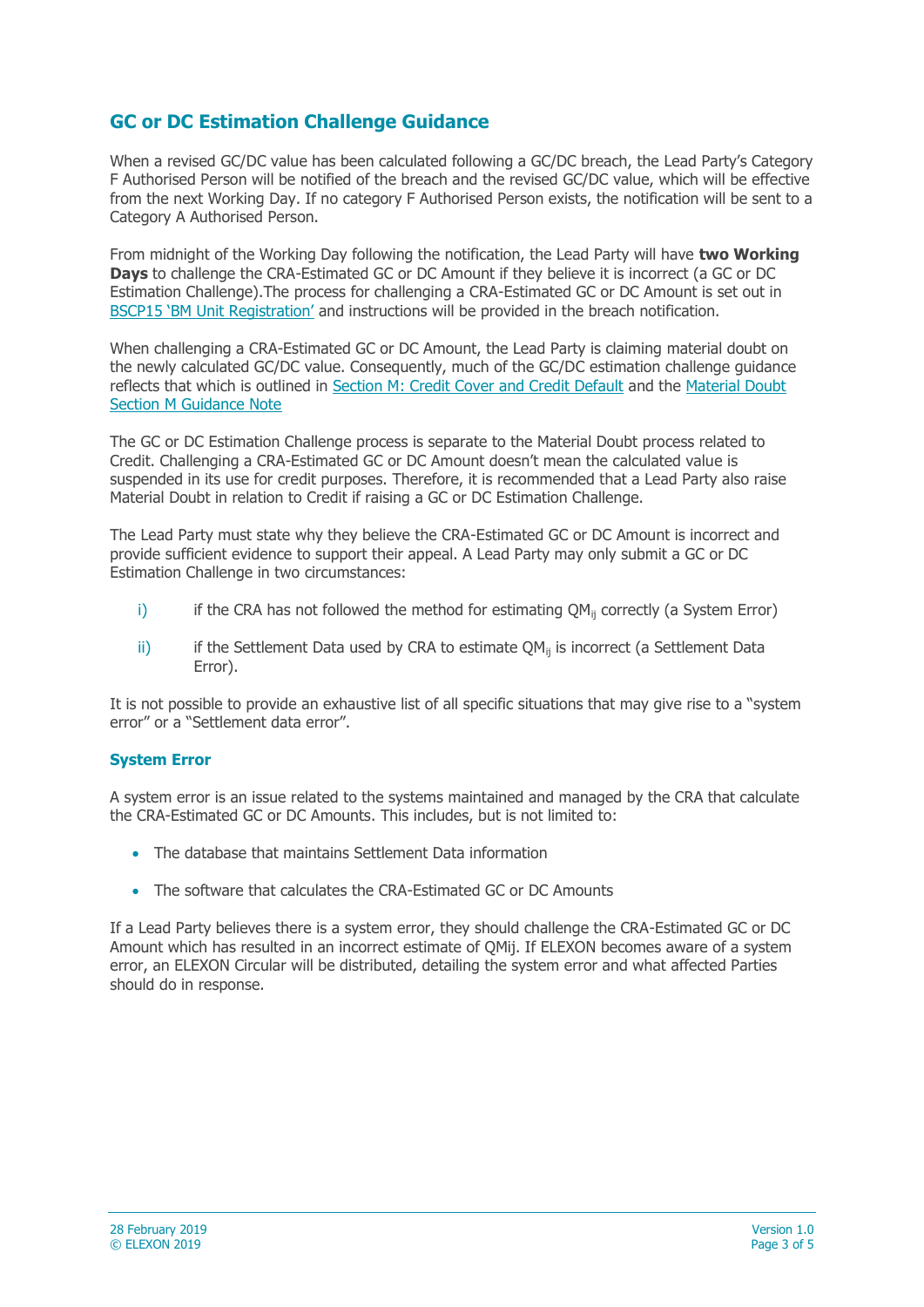### **Settlement Data Error**

For the purpose of this document, a Settlement data error relates to instances where the Lead Party believes that some or all of their Settlement data (i.e. BM Unit Metered Volumes) are incorrect.

Examples of root causes for Settlement data error include:

- Incorrect Settlement data processed by BSC Agents (e.g. CDCA, SVAA)
- Incorrect Settlement data processed by Supplier Agents (e.g. Data Collector (DC), Data Aggregator (DA), Meter Operator Agent (MOA), etc.)
- A Half Hourly (HH) metered site experiencing communications failures in relation to retrieving metered data
- A site holding incorrect Meter Technical Details

If a Lead Party challenges a revised GC/DC value, informing ELEXON that they believe the Settlement data is incorrect, they will need to provide the following as part of their challenge:

- A proposed estimate of alternative BM Unit Metered Volumes for any breaching Settlement Periods
- An explanation for why they believe the Settlement data is incorrect, including evidence to support the challenge, which may include, but is not limited to, the following:
	- o Correspondence between the Lead Party and agents identifying an issue
	- o Data or analysis that demonstrates Settlement data error
- A declaration of when the Lead Party anticipates the Settlement data error to be resolved by. This should be declared from the perspective of future Settlement Runs. For example, if there are BM Unit Metered Volumes that are incorrect at the II Settlement Run, the Lead Party should declare whether the error will be resolved by the later SF or R1 Settlement Run for the affected Settlement Day/s.